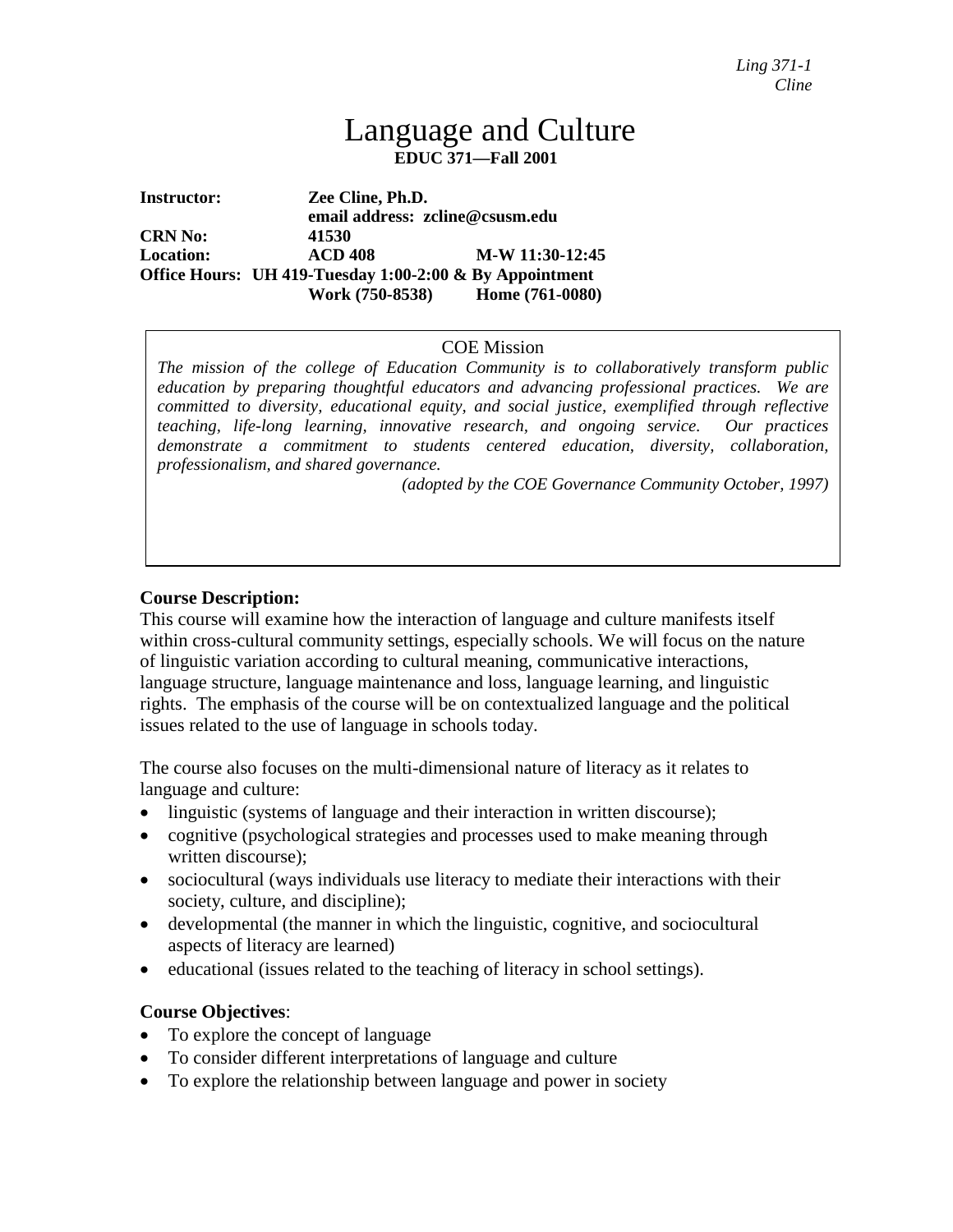- To evaluate language attitudes and the role they play in the development and/or maintenance of a multilingual society
- To apply our knowledge of language and culture to the educational setting

## **Required Texts:**

- Perry, T. & Delpit, L. (1998). The Real Ebonics Debate.
- Smith, F. (1997). Reading Without Nonsense.
- Linguistics 371 Reader-Copyserv (at the corner of San Marcos & Rancho Santa Fe-Sav-On Shopping Center)

#### **Assessment:**

| Class participation: (attendance, class discussions, quickwrites) | 20 <sub>pts</sub> |
|-------------------------------------------------------------------|-------------------|
| Interactive Journal                                               | 20 pts            |
| Research project/term paper                                       | 40 pts            |
| <b>Oral Presentation</b>                                          | 20 pts            |

| <b>Grading Scale:</b> |                 |
|-----------------------|-----------------|
| $93-100 = A$          | $80 - 82 = B -$ |
| $90-92=$ A-           | $77 - 79 = C +$ |
| $87 - 89 = B +$       | $74-76= C$      |
| $83 - 86 = B$         | $70-72=C-$      |
|                       |                 |

## **COE Attendance Policy**

Due to the dynamic and interactive nature of courses in the College of Education, all students are expected to attend all classes and participate actively. At a minimum, students must attend more than 80% of class time, or s/he **may not receive a passing grade** for the course at the discretion of the instructor. Individual instructors may adopt more stringent attendance requirements. Should the student have extenuating circumstances, s/he should contact the instructor as soon as possible.

A good student is one who adheres to standards of dependability and promptness. If you miss more than two class sessions or are late (or leave early) for more than three sessions, you cannot receive an A. If you miss more than three class sessions you cannot receive a B. Late assignments will be penalized by a 5% deduction in points for each weekday late. After two weeks, late assignments will be given a zero. If you have extraordinary circumstances in your life which will impact your assignments, please let me know. I want you to be able to stay in school and succeed. If you have any questions or concerns, please feel free to come in and speak with me about them.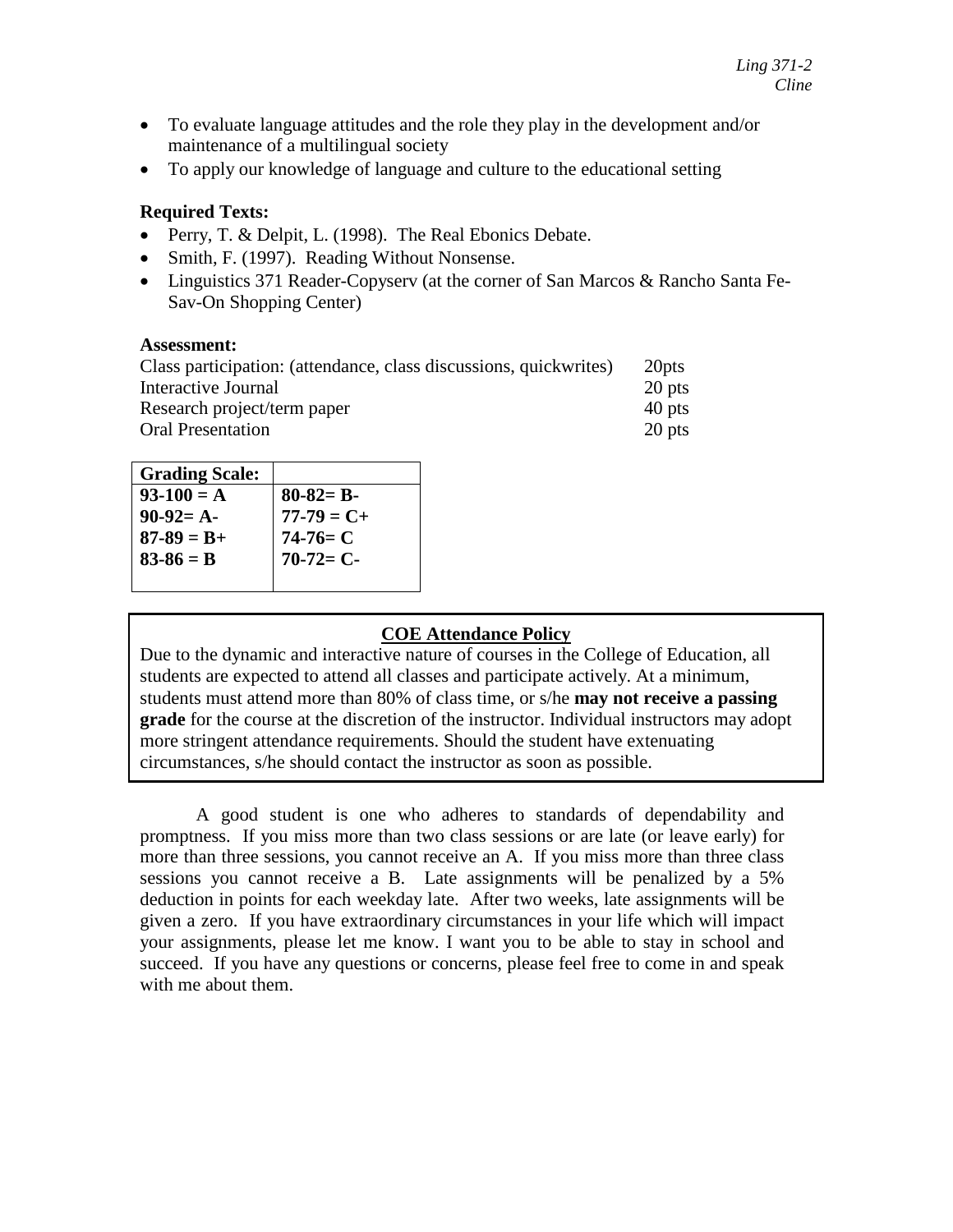## **Course Outline**

## **Week One:** *Linguistics for Non-Linguistics*

Quote: The history of human rights shows that the concept of human rights is not static. It is constantly evolving in response to changed perceptions of how humans have their fundamental freedoms restricted...

Monday, 9-27 Wednesday, 9-9

#### **Week Two:** *Historical Perspective*

Quote: The greatest potential for change and significant improvement in our individual predicaments and in our dilemma as a society lies in the school. Monday, 9-3

**•** Chldren and Inequality. Doris Entwisle, Karl Alexander, Linda Olson. (CR)

Wednesday, 9-5

**•** Teaching and Language Diversity. Joel Spring. (CR)

### **Week Three:** *Violations of human and language rights*

Quote: The discourse on bilingual education is analyzed in order to show how monolingually oriented Americans resist the empowerment that successful bilingual education represents. Monday, 9-10

**•** Society, Culture, & Literacy. Bertha Perez & Maria E. Torres-Guzmán (CR) Wednesday, 9-12

**•** Language Policy in the United States: A history of cultural genocide. Eduardo Hernández-Chávez (CR)

### **DUE: Week 3-Statement of topic and a description of the setting you are observing, including API Reports (10 pts)**

#### **Week Four:** *Language is the key to understanding*

Quote: The arrogant assumption is that all should speak English on all occasions. Monday, 9-17

> **•** Transforming Deficit Myths About Learning, Language and Culture. Barbara Flores, Patricia Tefft Cousin, Esteban Díez. (CR)

Wednesday, 9-19

**•** The Discourse of Disinformation: The debate on bilingual education and language rights in the United States. James Cummins. (CR)

#### **Week Five:** *Communication Rights*

Quote: ...the right to use their own language for official and educational purposes has been denied to the vast majority of Amerindian peoples since colonization, because the dominant societies considered

Monday, 9-24

**•** The Process of Learning to Read. National Research Council. (CR) Wednesday, 9-27

**•** Book Club: The Influence of a Vygotskian Perspective on a Lit-Based Reading Program. Susan I McMahon. (CR)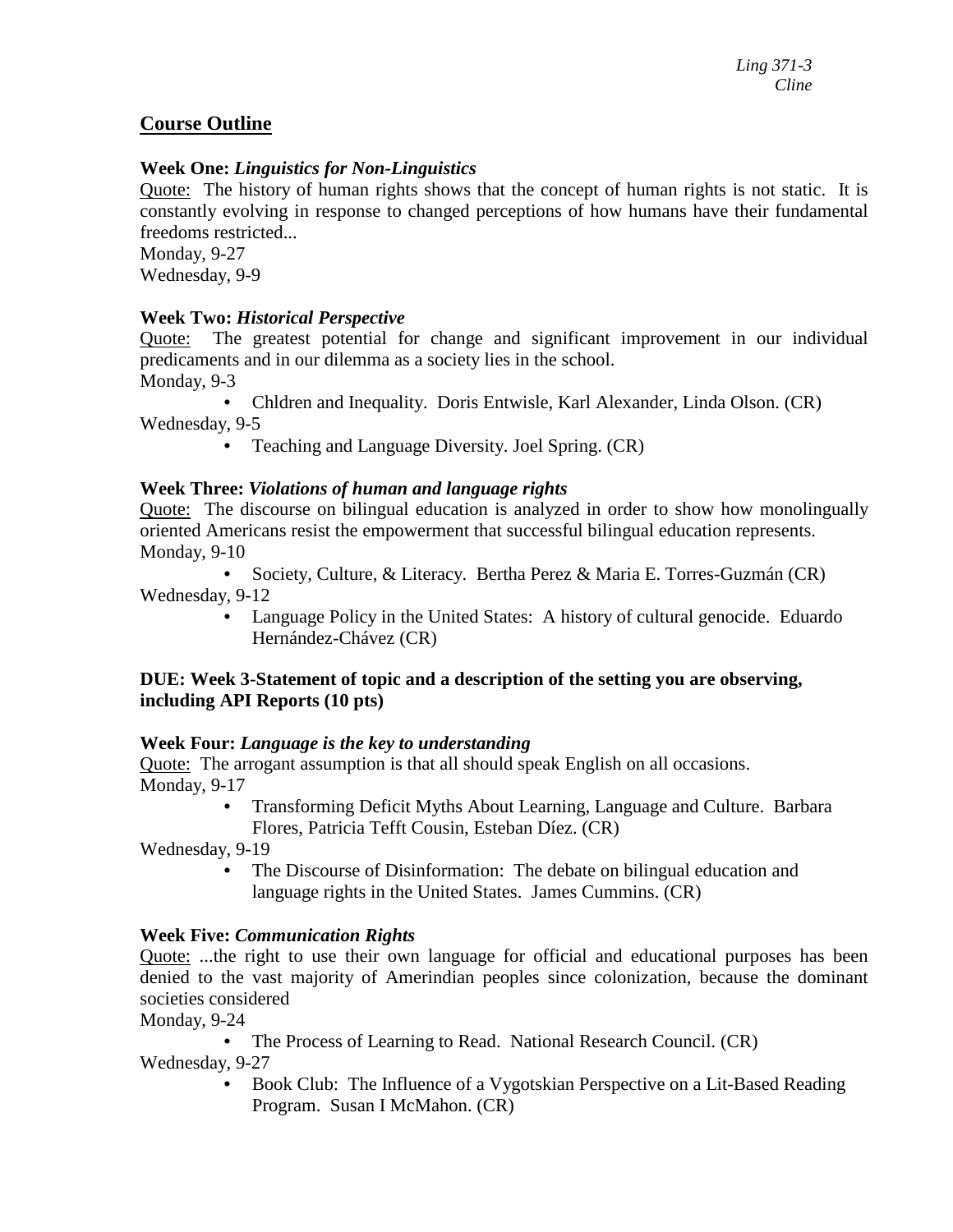• The English Alphabet Code. Dianne McGuinness, Ph.D. (CR)

## **Week Six:** *The Act of Reading*

Quote: Cures become obvious once causes are apparent (p. 29). Monday, 10-1

| Smith, F. (1997). Reading Without Nonsense.<br>$\bullet$ |            |
|----------------------------------------------------------|------------|
| Making Sense of Reading                                  | $p. 1-9$   |
| Reading-From Behind the Eyes                             | $p. 10-30$ |
| Wednesday, 10-3                                          |            |
| Smith, F. (1997). Reading Without Nonsense.<br>$\bullet$ |            |
| Problems & Possibilities of Memory                       | $p. 31-41$ |
| Phonics                                                  | p. 42-57   |

#### **DUE Week 6: Interactive Journal Entries for weeks 1-5**

#### **Week Seven:** *The Gulf*

| Quote: It is not in print that the meaning of written language lies (p. 58). |            |
|------------------------------------------------------------------------------|------------|
| Monday, 10-8                                                                 |            |
| Smith, F. (1997). Reading Without Nonsense.                                  |            |
| Meaning                                                                      | p. $58-63$ |
| Comprehension                                                                | $p.64-71$  |
| Wednesday, 10-10                                                             |            |
| Smith, F. (1997). Reading Without Nonsense.<br>$\bullet$                     |            |
| Learning Through Comprehension                                               | p. 72-82   |
| Reading Letters, Words, and Meaning                                          | p. 83-96   |

## **Week Eight:** *Roots and Wings*

Quote: There are many different kinds of texts and many different purposes for reading. Monday, 10-15

| Smith, F. (1997). Reading Without Nonsense.<br>$\bullet$ |            |
|----------------------------------------------------------|------------|
| The Range of Reading                                     | p. 97-104  |
| Learning to Become a Reader                              | p. 105-117 |
| Wednesday, 10-17                                         |            |
| Smith, F. (1997). Reading Without Nonsense.<br>$\bullet$ |            |
| The Teacher's Role                                       | p. 118-130 |
| Labels and Fables                                        | p. 131-140 |
| Reading in the Electronic Age                            | p. 142-156 |
|                                                          |            |

#### **Week Nine:** *Education for ALL?*

Quote: Perhaps the greatest idea the United States has given the world is education for all. The world is entitled to know whether this means that everybody can be educated, or simply that everybody must go to school. (Banks & Banks) Monday, 10-22

- **•** Perry, T. & Delpit, L. (1998). The Real Ebonics Debate. I've Know Why They Be Trippin'" p. 3-16 Wednesday, 10-24
- Perry, T. & Delpit, L. (1998). The Real Ebonics Debate.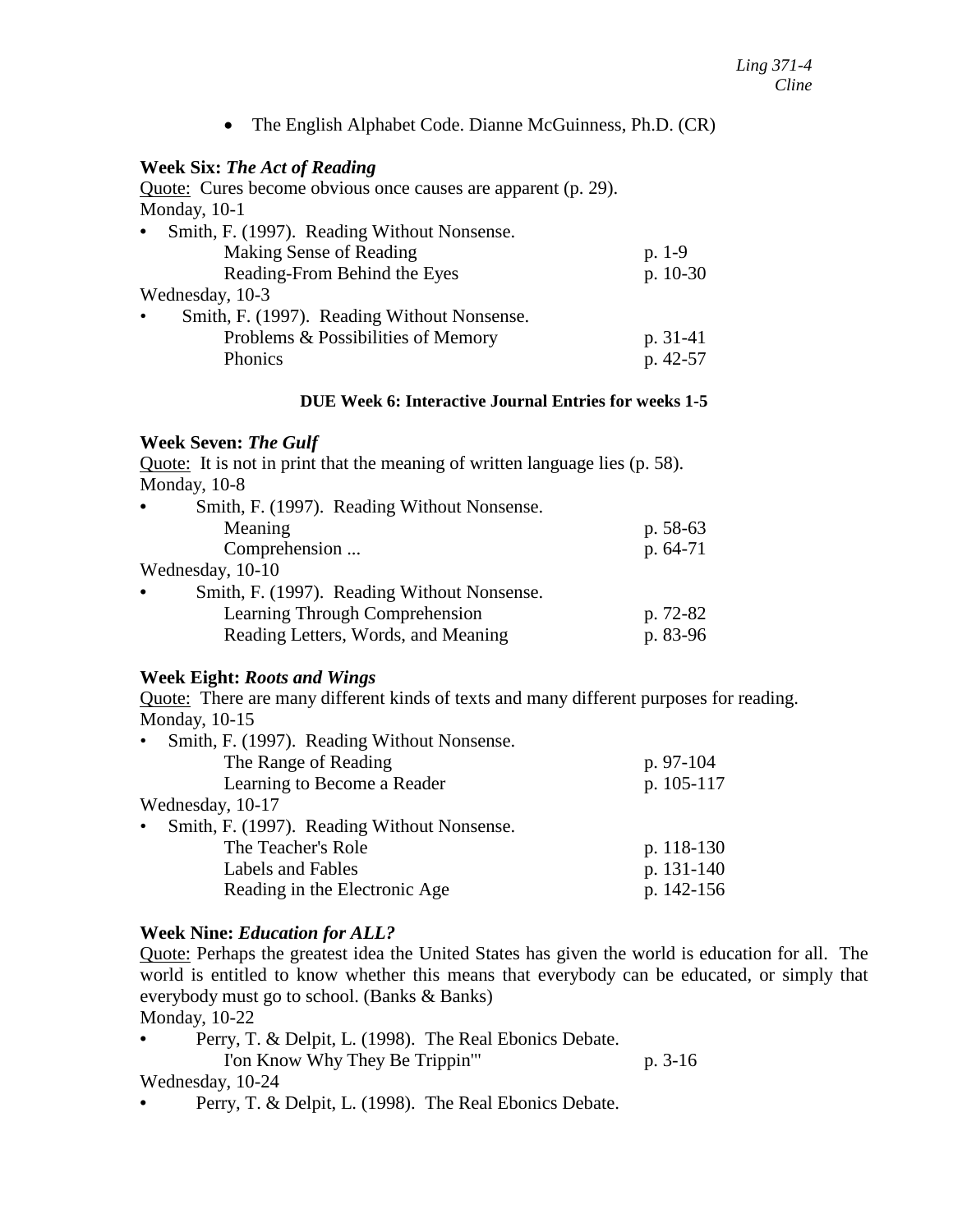## **DUE Week 10-Typed field notes of the observations that you have conducted (10 pts)**

## **Week Eleven:** *Rethinking Schools*

Quote: School itself tended to be much better than those bus rides*.* Monday, 11-5

| Perry, T. & Delpit, L. (1998). The Real Ebonics Debate.<br>$\bullet$ |              |
|----------------------------------------------------------------------|--------------|
| Embracing Ebonics                                                    | p. 79-88     |
| An Ante-Bellum Sermon                                                | p. 89-92     |
| The Seedling                                                         | p. 93        |
| Kitchen Poets and Classroom Books                                    | p. 94-103    |
| Wednesday, 11-7                                                      |              |
| Perry, T. & Delpit, L. (1998). The Real Ebonics Debate.              |              |
| <b>Listen to Your Students</b>                                       | p. $104-116$ |
| <b>Teaching Teachers</b>                                             | p. 117-125   |
| Ebonics Speakers &                                                   | p. 126-133   |
| Removing the Mask                                                    | p. 134-142   |

## **Due Week 11 Interactive Journal Entries for weeks 6-10**

#### **Week Twelve:** *Reclaiming Our Voices*

Quote: There was a mood in the audience of taking a stand, reclaiming a piece of territory. Monday, 11-12

| Perry, T. & Delpit, L. (1998). The Real Ebonics Debate.<br>$\bullet$ |             |
|----------------------------------------------------------------------|-------------|
| The Oakland Resolution                                               | p. 143-159  |
| Linguistics Society of America                                       | p. 160-162  |
| What Go Round Come Round                                             | p. 163-171  |
| Wednesday, 11-14                                                     |             |
| Perry, T. & Delpit, L. (1998). The Real Ebonics Debate.<br>$\bullet$ |             |
| <b>Opening Pandora's Box</b>                                         | p. 172-180  |
| An Oakland Student Speaks Out                                        | p. 181      |
| Ebonics and the Role of Community                                    | p. 182-188. |
|                                                                      |             |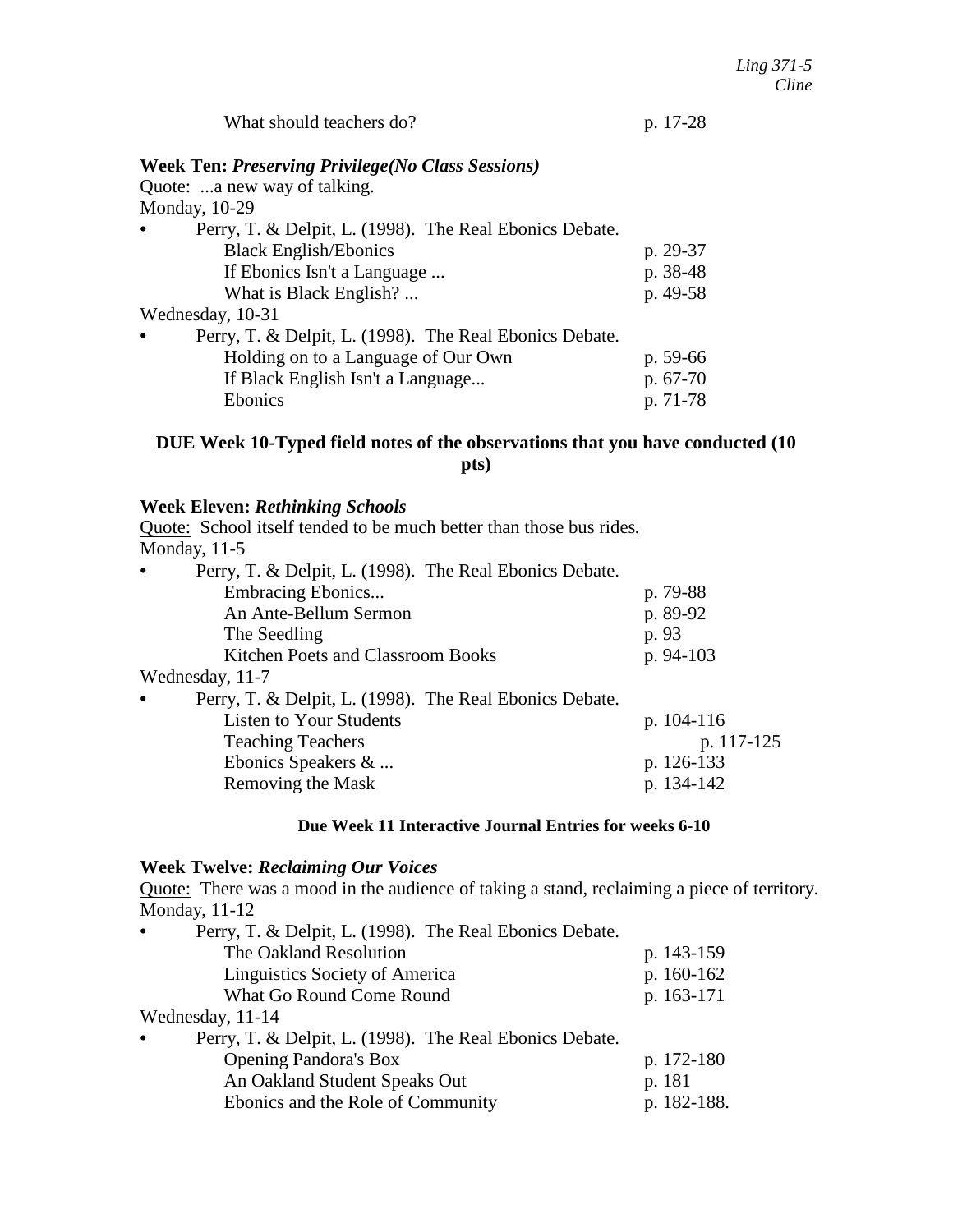## **Week Thirteen:** *Justice*

Quote: This action is a cry for judicial help in opening the doors to the establishment. ...it is an action to keep another generation from becoming functionally illiterate. Monday11-19

Perry, T. & Delpit, L. (1998). The Real Ebonics Debate. Official Language, Unofficial Reality p. 189-196 Wednesday, 11-21 (No Class Session) **•** Perry, T. & Delpit, L. (1998). The Real Ebonics Debate. Black English: Steppin up? Lookin Back p. 197-204

## **DUE: Week 13-First Draft of Paper (The paper should be typed, double spaced with appropriate section headings. Approximately 10 to 15 pages in length. 30 pts)**

## **Week Fourteen:** *Education from the Heart*

Quote: Toni Morrison pointed out that making black literature was not just a matter of dropping the "g;s" but rather the linguistic embodying of particular values.

Monday, 11-26 • Presentations

Wednesday, 11-28

• Presentations

## **Week Fifteen:** *The Soul of Education*

Quote: I learned very early, in the home, that there was a place for both languages in our communal experience.

Monday, 12-3

**Presentations** 

Wednesday, 12-5

• Presentations

## **DUE: Week 15 Complete Set of Interactive Journals (20 pts) DUE: Week 15-Final Paper (The paper should be typed, double spaced with appropriate section headings. Approximately 10 to 15 pages in length. 30 pts)**

## **Week Sixteen:** *The Journey Has Just Begun*

Quote: They do it to preserve the traditions of "the race." Monday12-10 **Presentations** 

Wednesday, 12-12

Reflection and Closure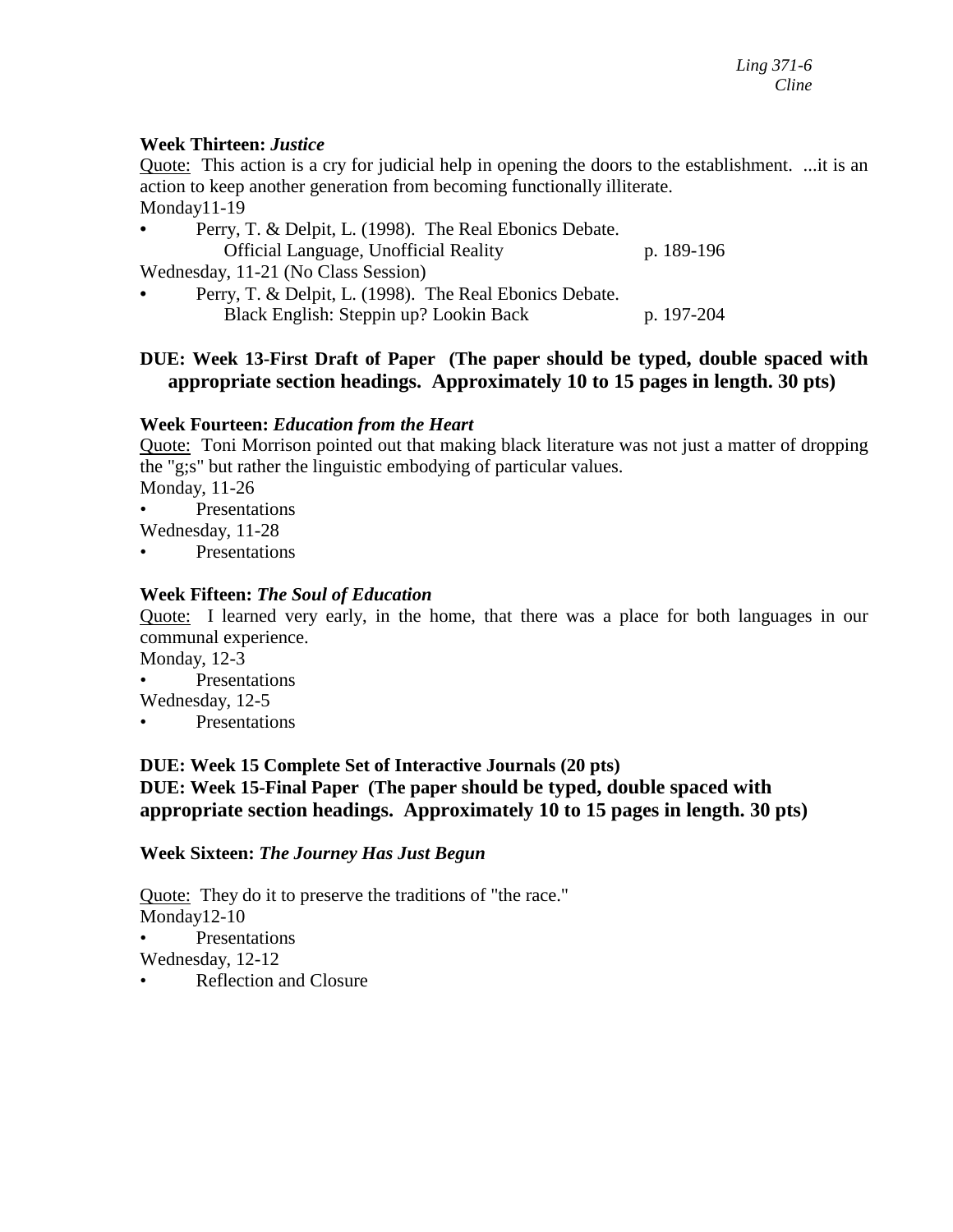#### **Assignments**

#### *Interactive Journal (20 pts)*

For this project, you will need to choose a journal partner in class for an online interactive journal on the first night and exchange email addresses. Once a week, please write an email journal entry reflecting on the following: 1) what the classes covered, 2) how the sessions has informed your practice, 3) what you found most useful about the sessions, 4) what you found least useful about the sessions, 5) strengths, weaknesses, areas for improvement, and 6) whatever else comes to mind. Your entry should be about one half page in length. Email the entry to your journal partner, who will then respond to your entry and give you feedback, ideas, suggestions, etc. Your journal partner should email their entry to you and you should provide feedback to that person. For each session, then, you will have one email entry that you wrote and one that you responded to.

#### **Due DATE: Entries for weeks 1-5 due week 6 Entries for weeks 6-10 due week 11 Complete set of entries due week 15**

# *Before the second night of class, email Zee your first night's reflection when you email it to your partner [\(zcline@csusm.edu\)](mailto:zcline@csusm.edu)*

#### *Research Project Paper/Presentation (60)*

This project will involve students in active research where they will apply the concepts they have learned in class this semester to the classroom they are observing to meet the 30 hour observation requirement.

The paper needs to include the following

- a statement of the topic, what you have chosen,
- the information you have collected,
- integration of the class readings and class discussions with your observation notes
- what you have learned from the project and how this will help you as you become a teacher.

Possible topics include:

- An exploration of language attitudes in the elementary classroom.
- Linguistic discrimination as reflected in elementary reading materials.
- The attitude of primary language usage in the elementary classroom.
- The impact of language attitudes on student success.
- The status of the language in a school, classroom, or district.
- The role of culture in the educational process.

Collect information in two ways:

- Interview teachers, bilingual directors, principals, staff, bilingual assistants
- Observe in a classroom or a school looking for policies, how they are implemented, evidence of implementation